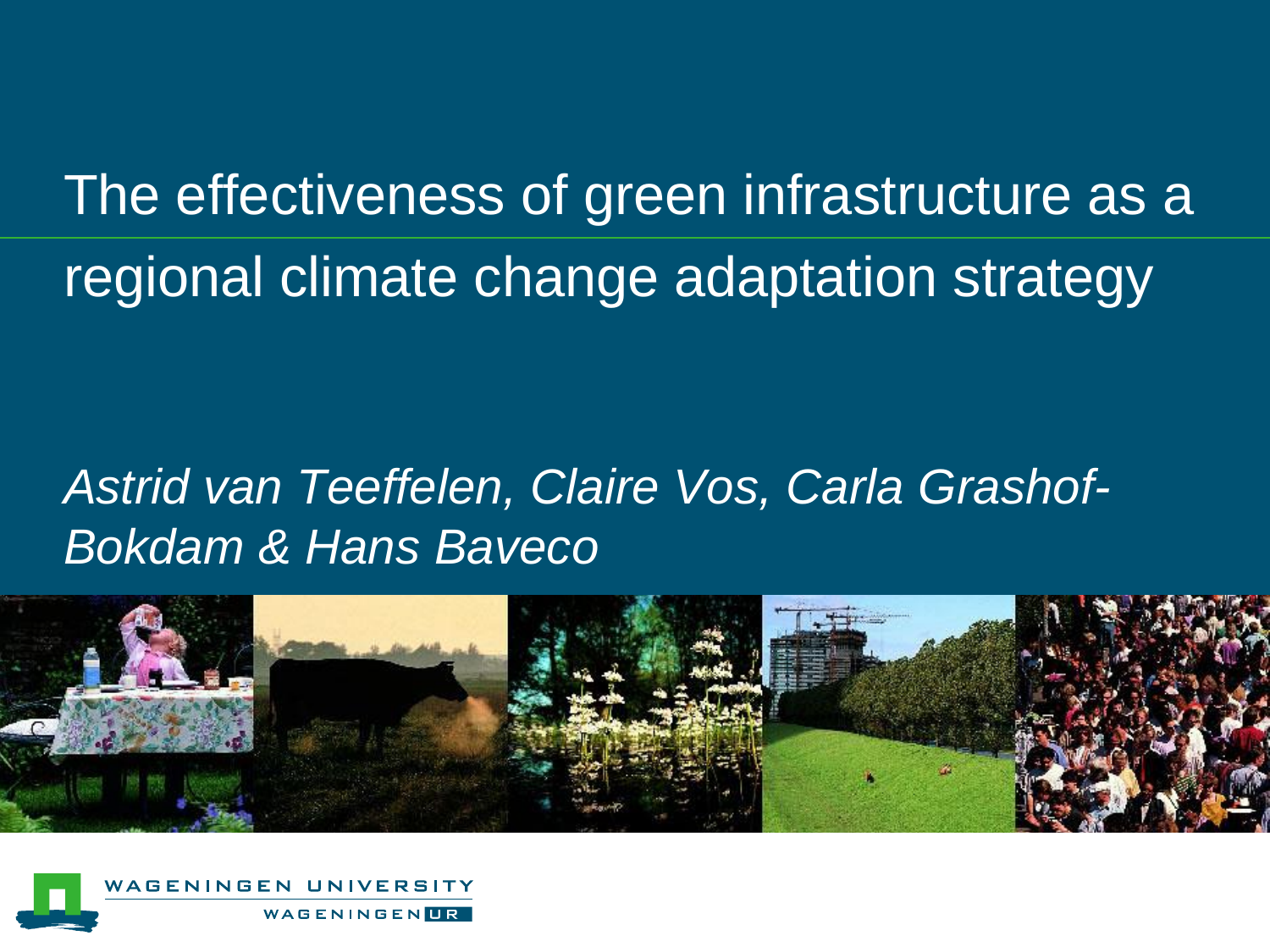Project background

## ■ Climate adaptation strategies for rural areas in the Netherlands (CARE project)

**BIODIVERSITY** 

AGRICULTURE WATER

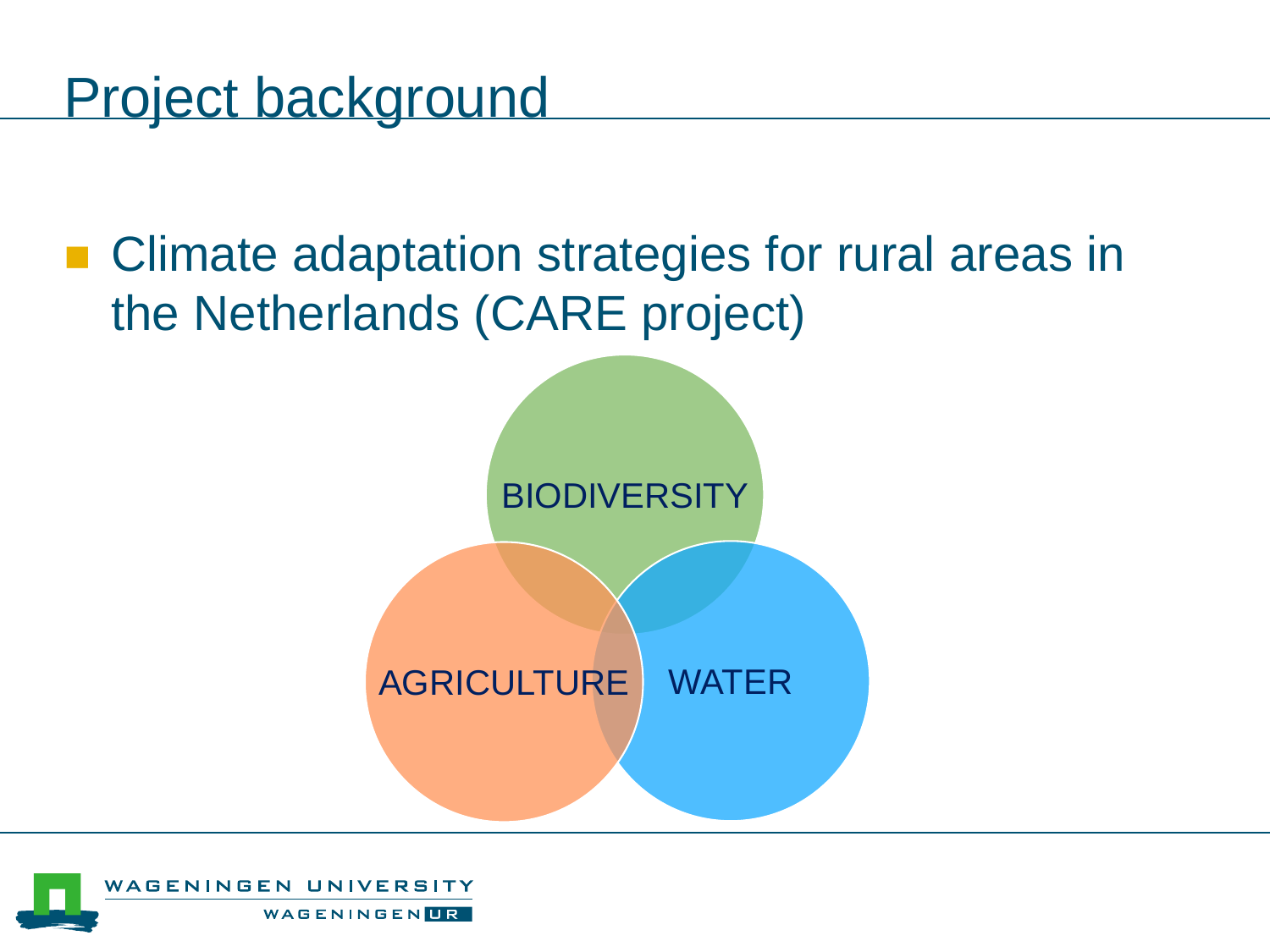## Case study area: Baakse Beek



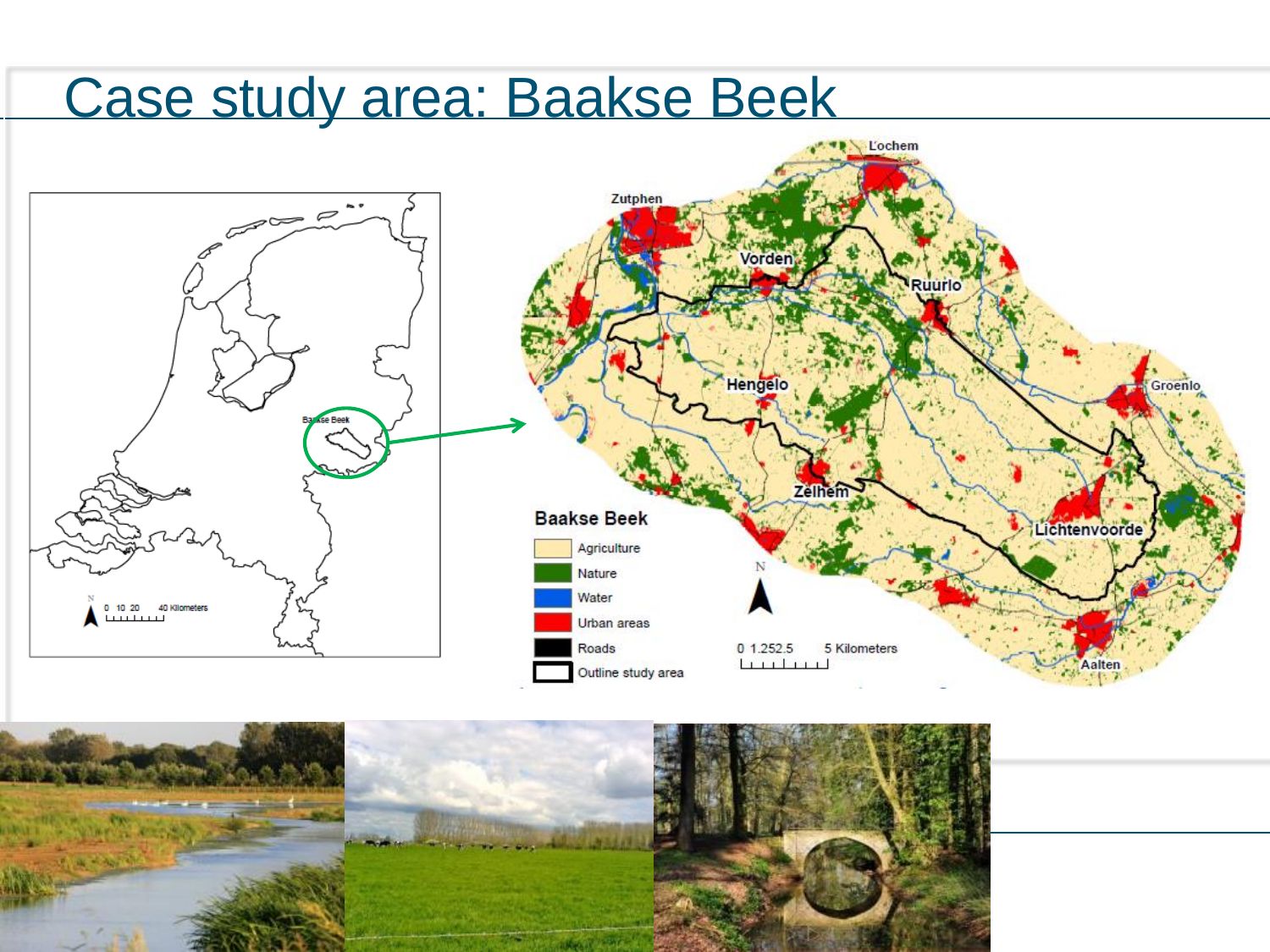# Green Infrastructure

#### What do we mean by it?



 $\mathcal{A} \rightarrow \mathcal{A}$ 

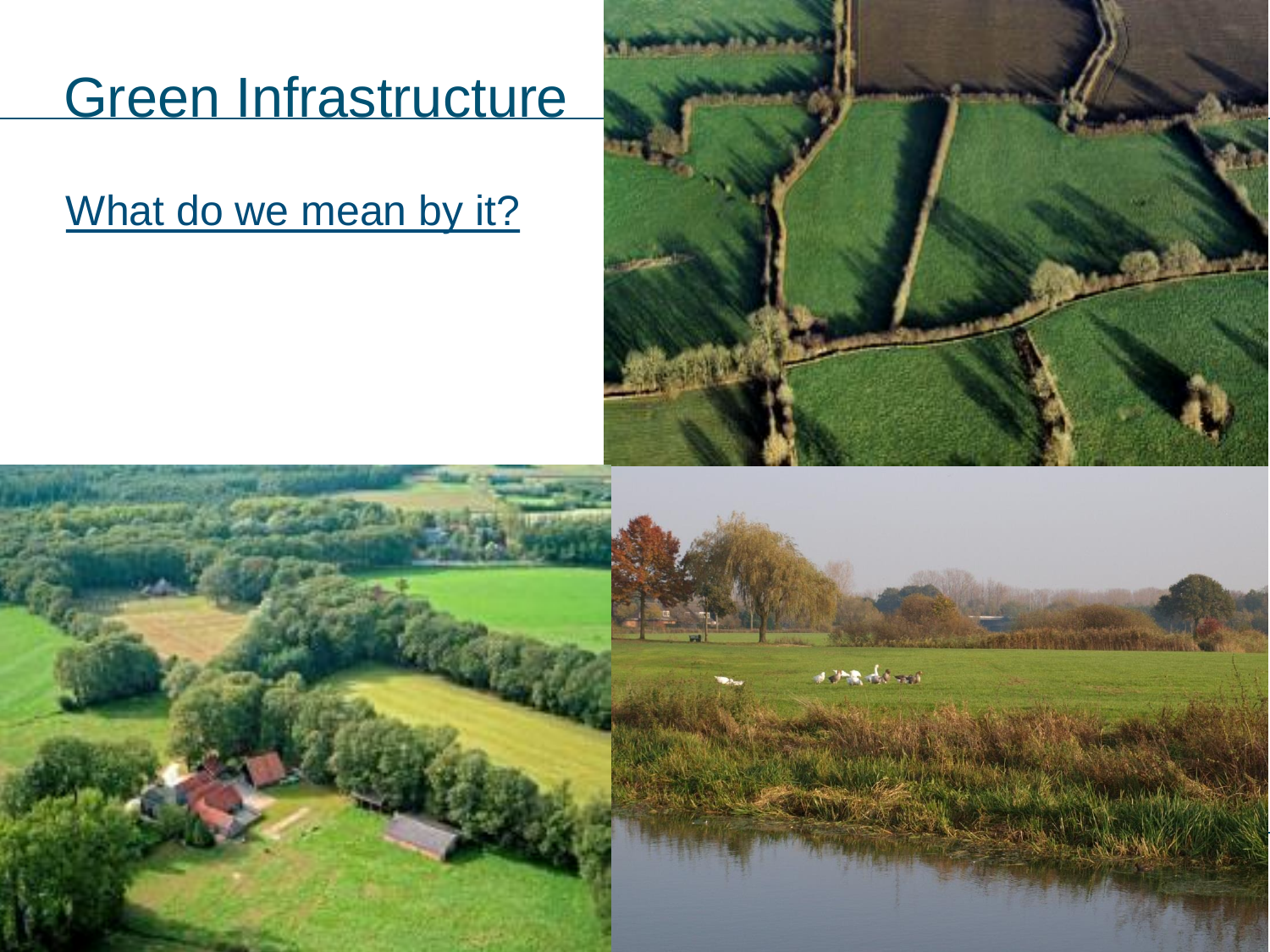# Green Infrastructure

#### What do we mean by it?

#### Why focus on it?

- Green Infrastructure (GI) has been named as climate change adaptation strategy for biodiversity conservation
- GI has been found to enhance biodiversity though not in a climate context and not quantified for planning
- GI can be embedded in a multifunctional landscape, making it a potentially relevant strategy in CARE
- It could bring benefits to other sectors through ecosystem services like water regulation and pest control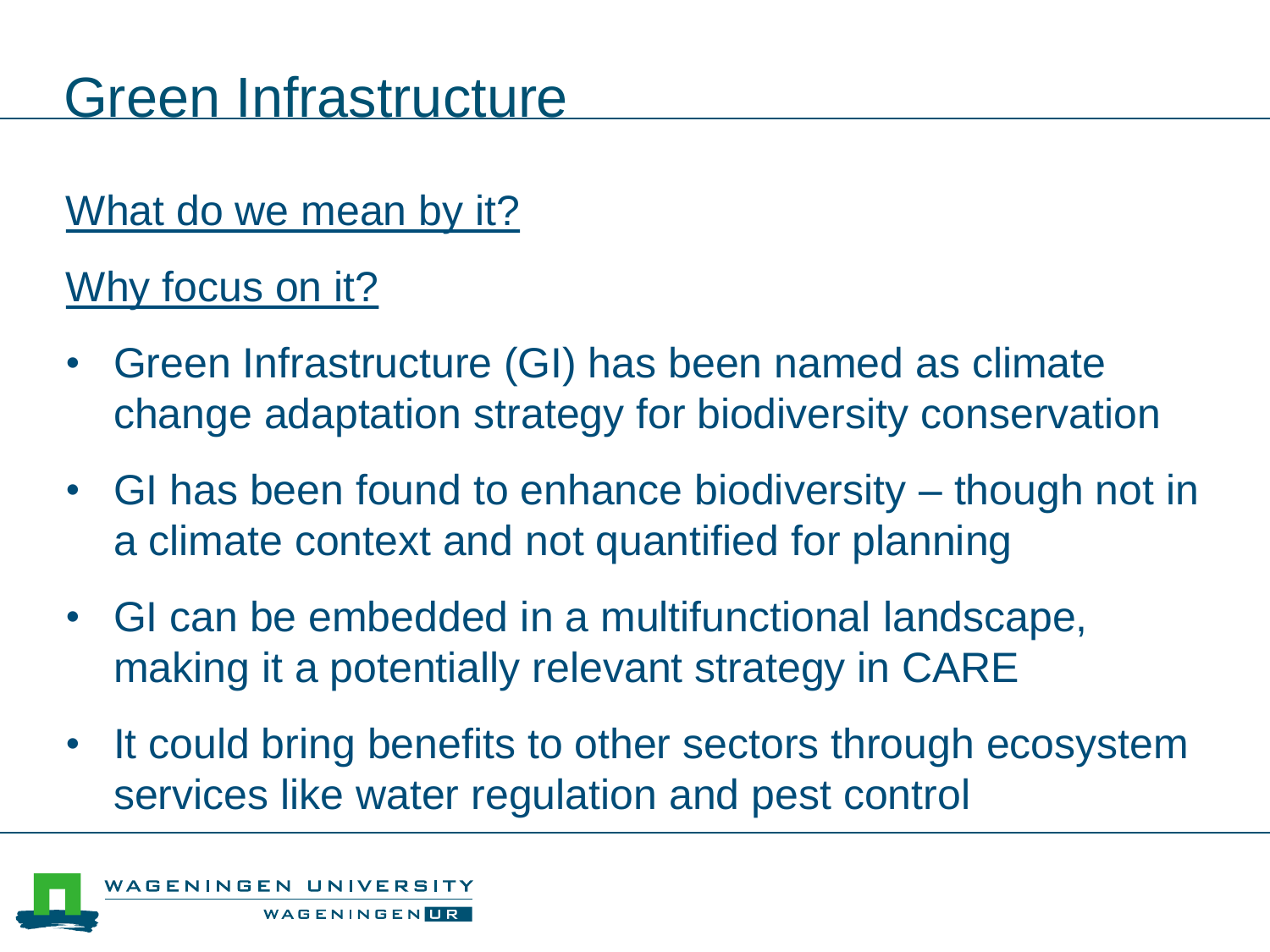■ Quantify to what extent ecosystem networks can be strengthened with green infrastructure (amount / density required) to allow species to cope with climate change effects

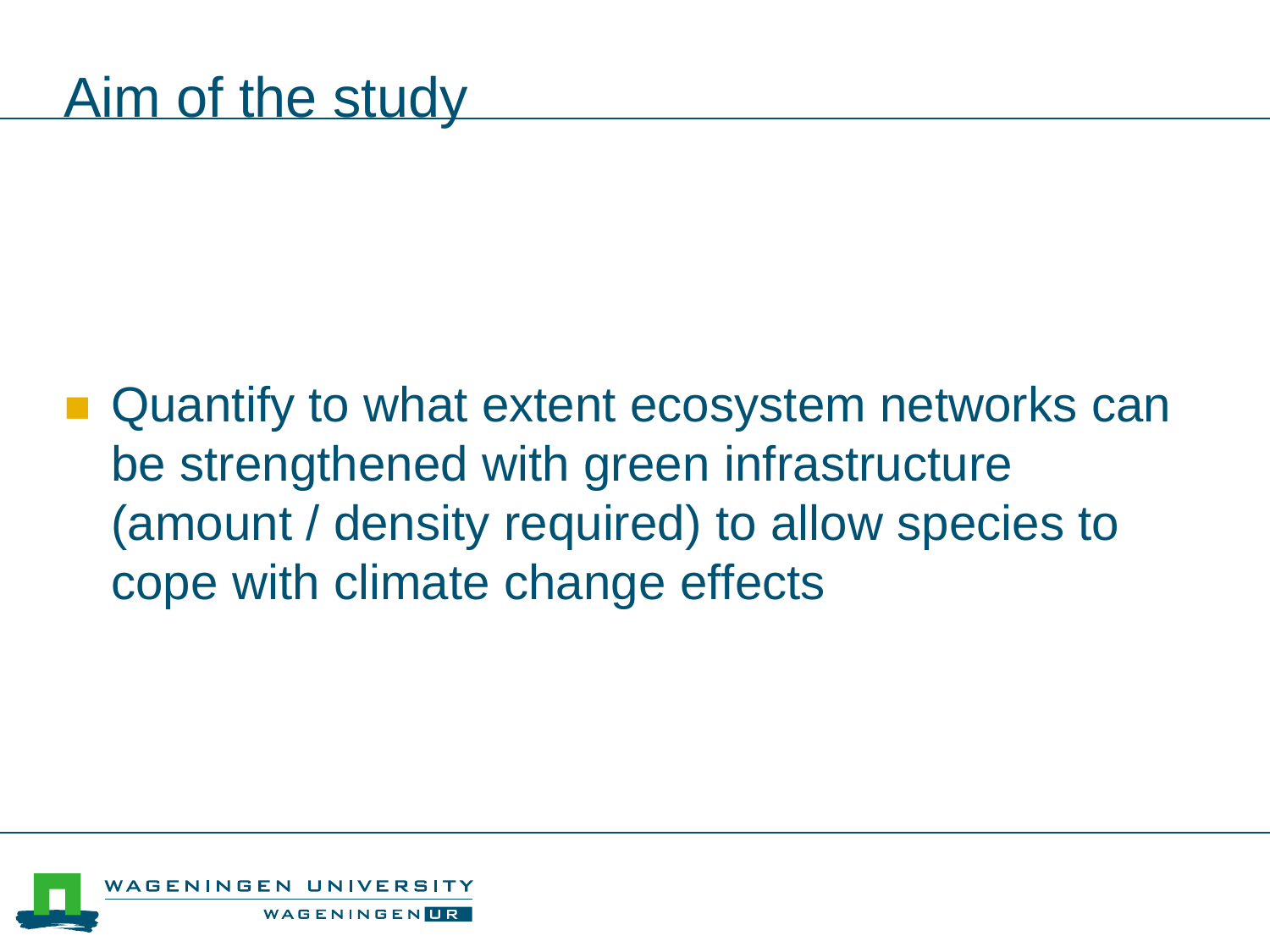## General approach

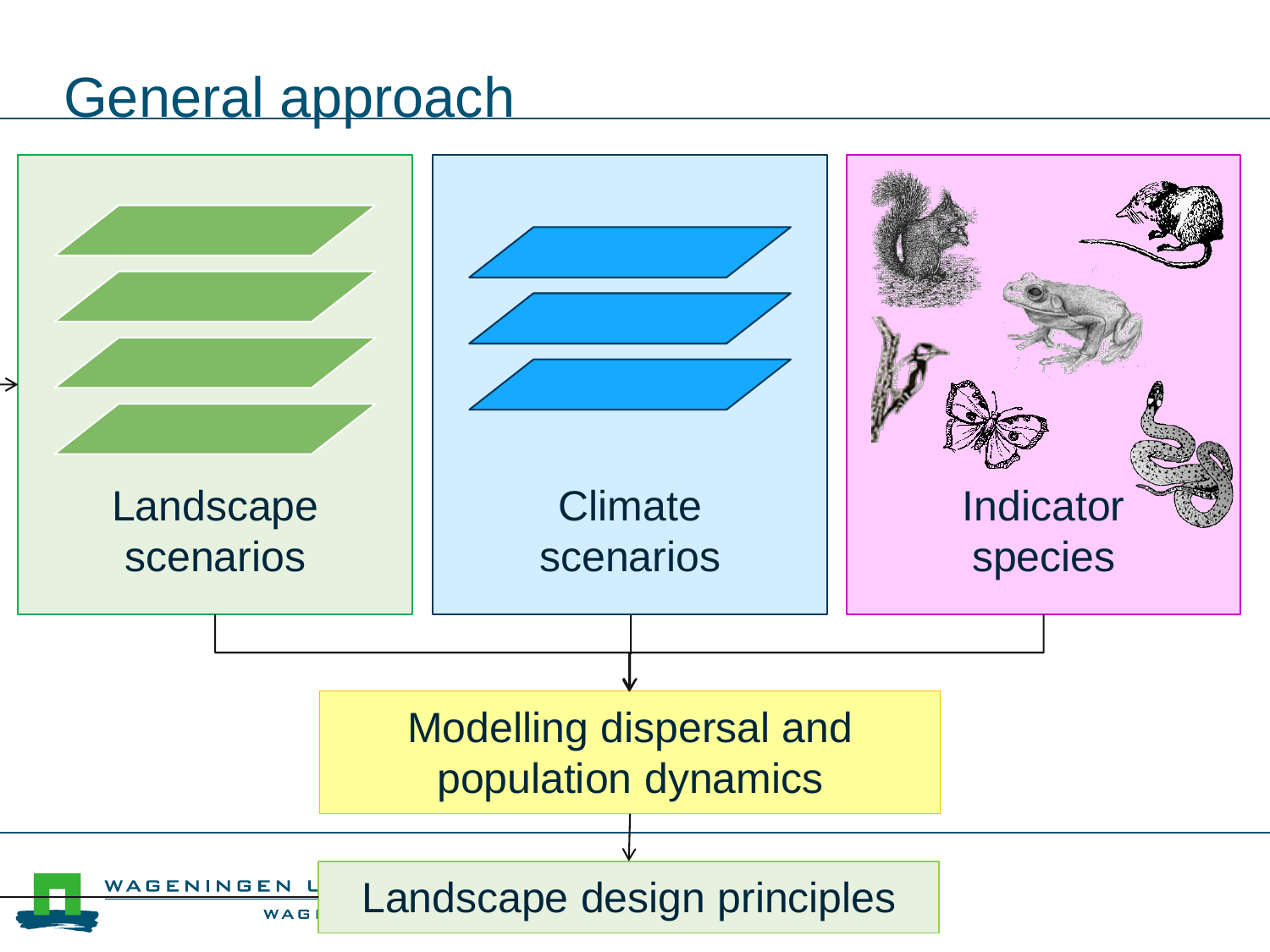

- Add to knowledge base of climate adaptation strategies for biodiversity
- **Input for the regional planning process;** 
	- Nature conservation planning
	- Negotiations with local land owners
- **If** Input for the project:
	- agent-based model of stakeholder behaviour
	- Opportunties and constraints of water and agricultural sectors